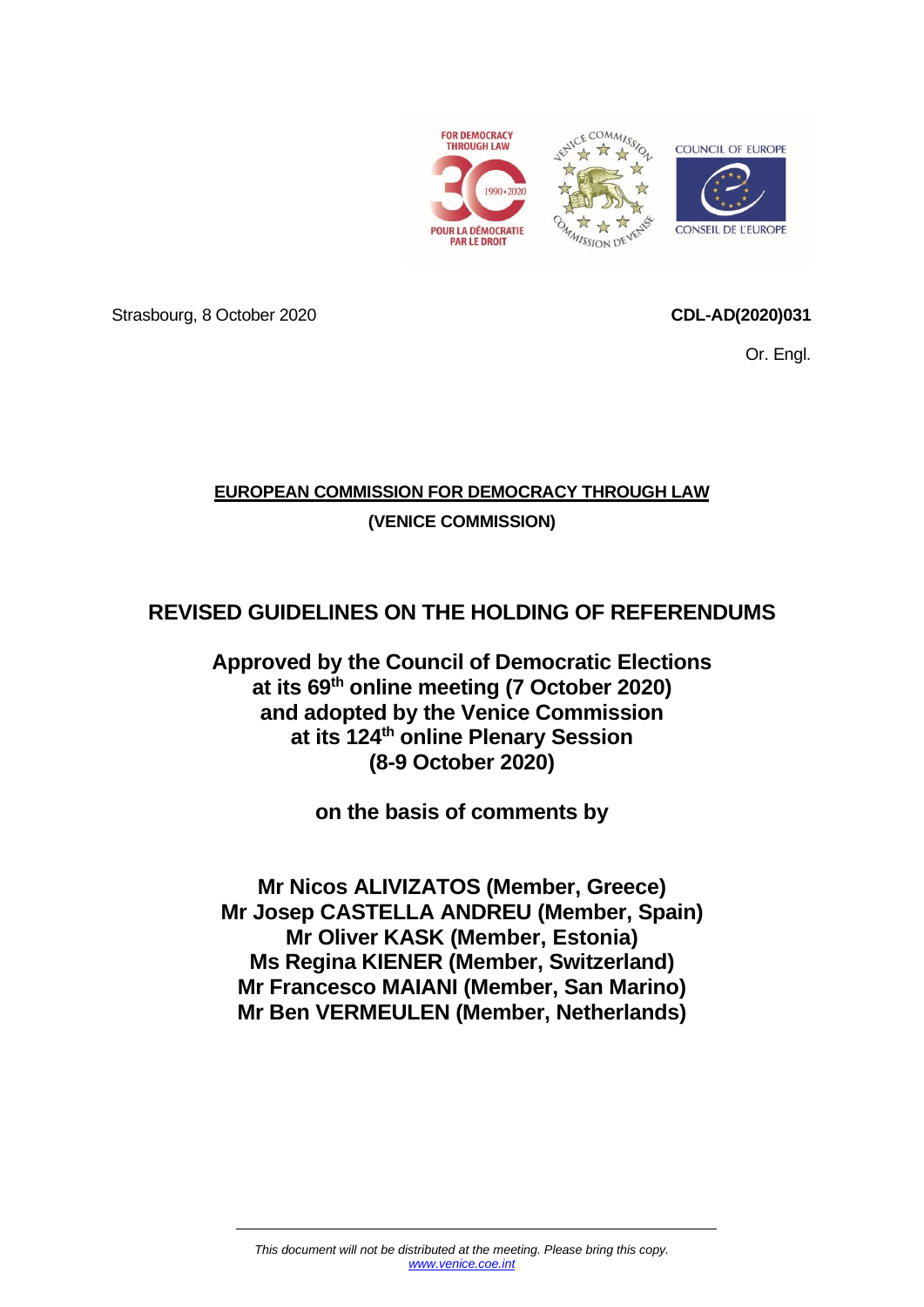| 3.2. Freedom of voters to express their wishes and action to combat fraud  9                                                                              |  |
|-----------------------------------------------------------------------------------------------------------------------------------------------------------|--|
|                                                                                                                                                           |  |
| 4.1. Organisation and supervision of the referendum by an impartial body  11                                                                              |  |
|                                                                                                                                                           |  |
| 1. The substantive validity of texts submitted to a referendum  13<br>3. Specific rules applicable to referendums held at the request of a section of the |  |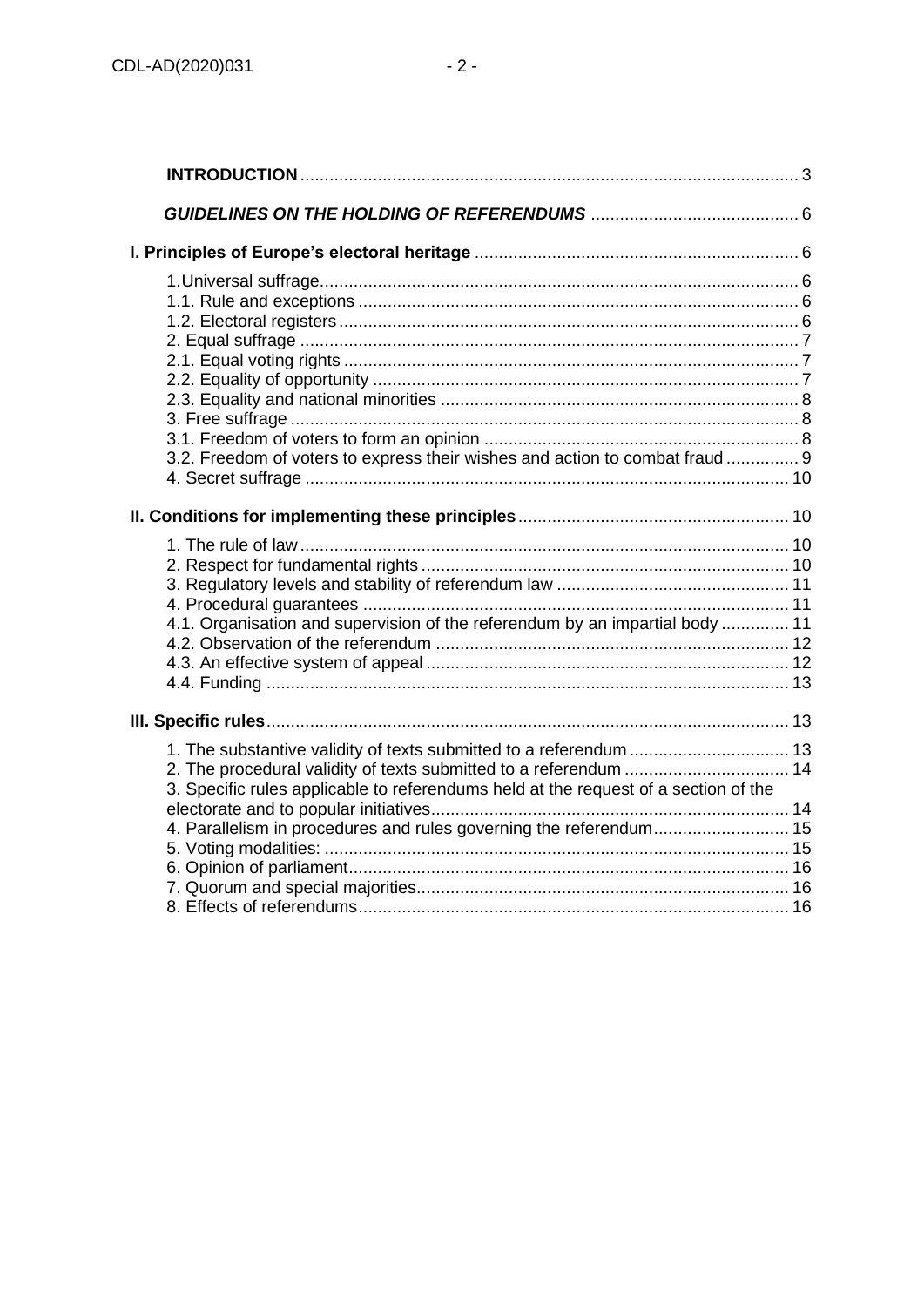# <span id="page-2-0"></span>**INTRODUCTION**

1. In 2006-2007, the Council for Democratic Elections and the Venice Commission adopted the Code of Good Practice on Referendums [\(CDL-AD\(2007\)008rev-cor\)](https://www.venice.coe.int/webforms/documents/?pdf=CDL-AD(2007)008rev-cor-e) - the Guidelines at the 18<sup>th</sup> meeting of the Council (Venice, 12 October 2006) and the 68<sup>th</sup> plenary session of the Commission (Venice, 13-14 October 2006) and the explanatory memorandum at the 19<sup>th</sup><br>meeting of the Council (Venice. 16 December 2006) and the meeting of the Council (Venice, 16 December 2006) and the 70<sup>th</sup> plenary session of the Commission (Venice, 16-17 March 2007).

2. On 23 November 2007, by Recommendation 1821(2007), the Standing Committee, acting on behalf of the Parliamentary Assembly of the Council of Europe, asked the Committee of Ministers to adopt a recommendation to member states endorsing the Code of Good Practice on Referendums. By Resolution 1592(2007), the Assembly decided to forward the Code of Good Practice to national delegations and parliaments so that it could be applied in Council of Europe member states without delay.

3. At its 14<sup>th</sup> plenary session (Strasbourg, 30 May  $-$  1 June 2007), the Congress of Local and Regional Authorities of the Council of Europe approved the Code of Good Practice on Referendums.<sup>1</sup>

4. On 27 November 2008, at the 1042bis meeting of the Ministers' Deputies, the Committee of Ministers adopted a Declaration on the Code of Good Practice on Referendums for the purpose of inviting public authorities in the member states to be guided by the Code of Good Practice on Referendums.

5. In October 2016, the Venice Commission addressed recurring concerns with respect to a number of referendums in member states, relating both to the procedure for launching referendums and to the substance of the proposed changes. Regarding the procedure, the Commission first emphasised the need for referendums to respect the Rule of Law and, in particular, to comply with the legal system as a whole, especially with the procedural rules on constitutional revision. It also warned against the use of referendums to bypass important constitutional safeguards, such as the requirement for a qualified majority in parliament. As regards the substance of the proposed changes, the Commission was concerned that most of these referendums were aimed at concentrating powers and reducing democratic control by parliament.<sup>2</sup> On that basis, the Commission initiated the process of revision of the Code of Good Practice on Referendums.

6. In 2017, the Council for Democratic Elections and the Venice Commission adopted a questionnaire [\(CDL\(2017\)022rev2\)](https://www.venice.coe.int/webforms/documents/?pdf=CDL(2017)022rev2-e) asking for information on recent developments in the member states in the field of referendums. The replies to the questionnaire can be found in the Study on Referendums – Replies to the Questionnaire [\(CDL\(2018\)042\)](https://www.venice.coe.int/webforms/documents/?pdf=CDL(2018)042-e).

7. In parallel, the Parliamentary Assembly of the Council of Europe drafted a report entitled "Updating guidelines to ensure fair referendums in Council of Europe member States" [\(Doc.](http://assembly.coe.int/nw/xml/XRef/Xref-DocDetails-EN.asp?fileid=25231&lang=EN&search=MTQ3OTF8dHlwZV9zdHJfZW46UmVwb3J0)  [14791\)](http://assembly.coe.int/nw/xml/XRef/Xref-DocDetails-EN.asp?fileid=25231&lang=EN&search=MTQ3OTF8dHlwZV9zdHJfZW46UmVwb3J0) which led to [Resolution 2251\(2019\)](http://assembly.coe.int/nw/xml/XRef/Xref-DocDetails-EN.asp?fileid=25325&lang=EN&search=MjI1MXx0eXBlX3N0cl9lbjpSZXNvbHV0aW9u) entitled "Updating guidelines to ensure fair referendums in Council of Europe member States" adopted on 22 January 2019. In this Resolution, the Assembly first "welcomes the fact that a process for updating the 2007 Code has been initiated by the Venice Commission and invites the latter to take into account, in the revised Code, the following general principles:

<sup>1</sup> Resolution 235 (2007).

<sup>2</sup> CDL(2017)002, p. 3.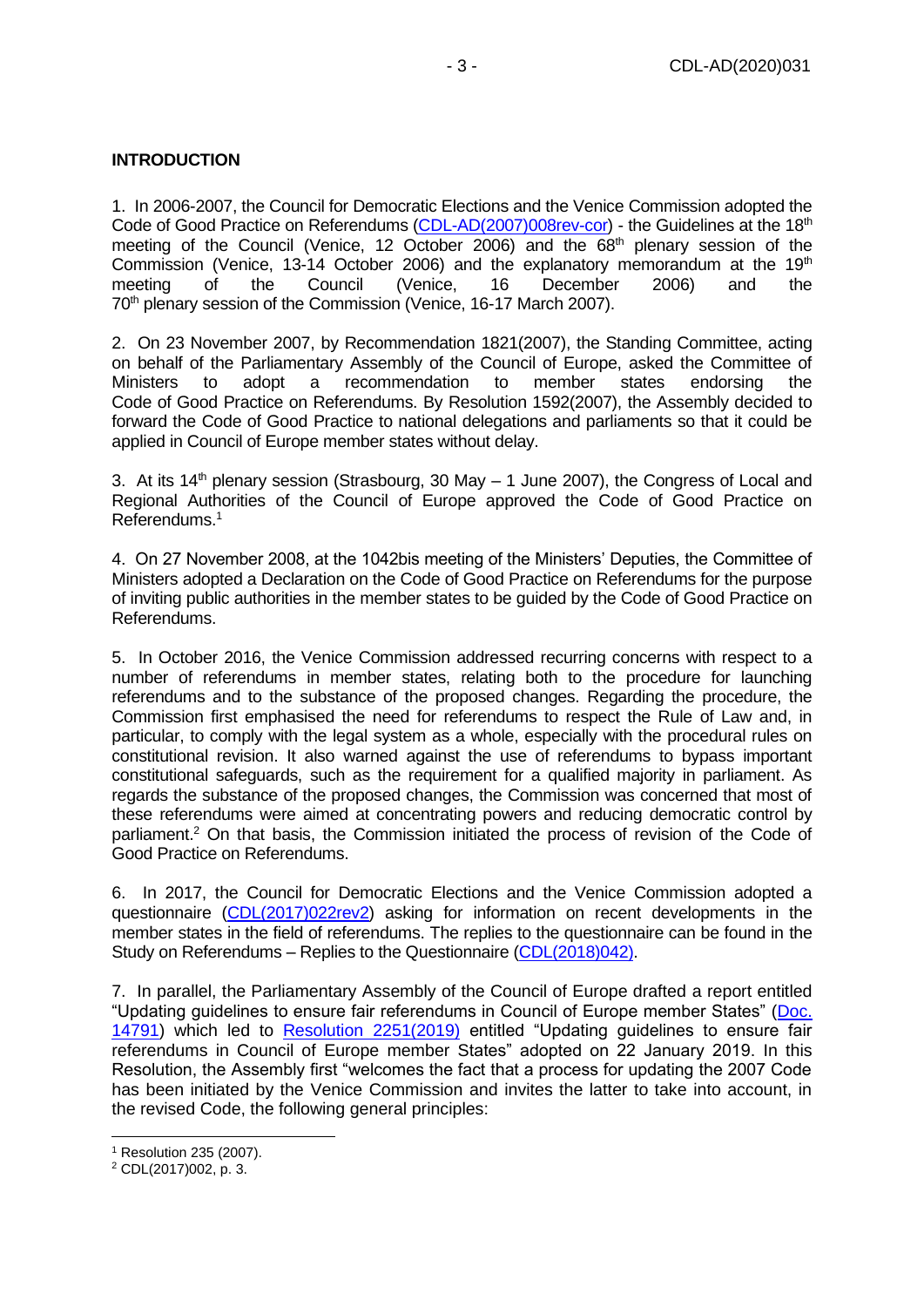3.1 referendums should be embedded in the process of representative democracy and should not be used by the executive to override the wishes of parliament or be intended to bypass normal checks and balances;

3.2. proposals put to a referendum should be as clear as possible and subject to detailed prior scrutiny, including by parliament, to ensure that they reflect voters' concerns and express their wishes;

3.3. the campaign should ensure a balance between the different sides and allow voters access to balanced and quality information in order to be able to make an informed choice."

8. The present report does not intend to determine whether and under which circumstances recourse to referendums is desirable as such. The answer to this question varies according to the nature of the constitutional system and tradition. It belongs to national constitutional law to establish whether referendums are at all foreseen, what their scope is, and what procedure must be followed to hold them. However, a number of guarantees are necessary to ensure that they genuinely express the wishes of the electorate and do not go against international standards in the field of human rights, democracy and the rule of law.

9. In the constitutional systems of Council of Europe Member States, decision-making ordinarily occurs through mechanisms of representative democracy, whereas recourse to referendums tends to complement such decision-making processes. This is true even in countries where legislation is generally open to referendum. In view of the foregoing, referendums and representative democracy should be harmoniously combined. In particular, recourse to direct democracy should not exclude the involvement of the representative bodies in the process. Furthermore, recourse to a referendum should not be used to upset constitutional checks and balances, e.g. be used by the president or the government in order to circumvent parliamentary amendment procedures.<sup>3</sup>

10. Participatory democracy and, in particular citizens' assemblies, are also complementary to representative democracy; they will not be addressed in this report. The introduction of such assemblies does not exclude nor imply referendums, and vice versa: they can be a step in a process which will lead to a referendum.

11. The present Code applies to referendums at the different levels of the state structure (national, regional, local). However, it is mainly focused on national referendums. Its general rules are to be adapted to the reality of local and regional referendums, in conformity with national constitutional traditions.

12. National law may provide for referendums:

- on specifically worded draft amendments to a legal text or a specific proposal to abrogate existing provisions of this text;
- on a question of principle; $4$
- on a concrete proposal which does not have the form of specifically worded amendments, known as a "generally worded proposal"<sup>5</sup>.

<sup>3</sup> Report on Constitutional Amendment **(**[CDL-AD\(2010\)001\),](https://www.venice.coe.int/webforms/documents/default.aspx?pdffile=CDL-AD(2010)001-e) par. 189; Resolution 2251(2019), paras 3.1-3.3.

<sup>4</sup> For example: "are you in favour of introducing a presidential system of government?"

<sup>5</sup> For example: "are you in favour of reducing the number of seats in Parliament from 300 to 200?"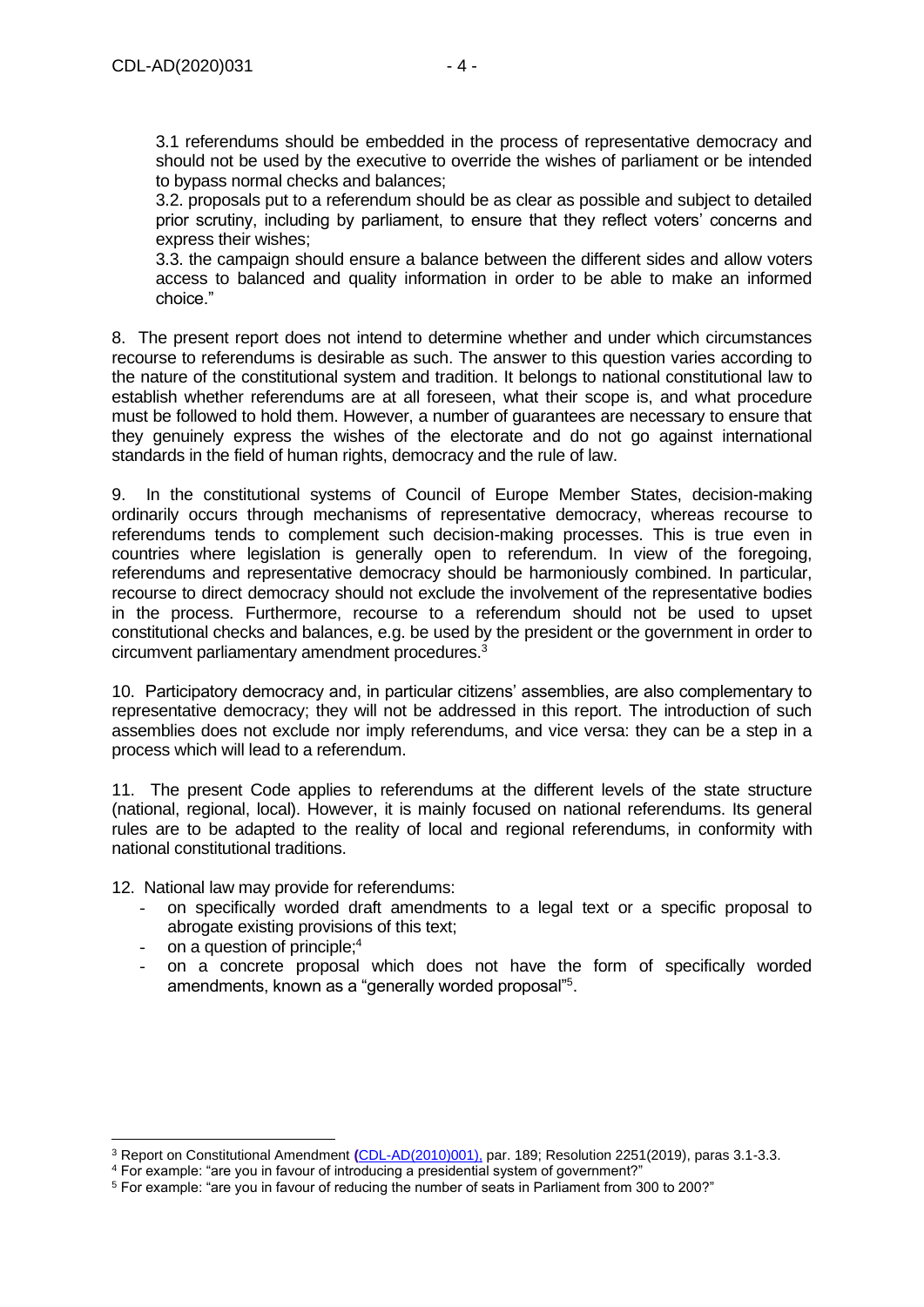13. Issues submitted to referendum may be of a constitutional, legislative or even administrative nature (especially at the local level). They may concern (the ratification of) a treaty.<sup>6</sup> They can also address territorial issues, such as the creation or merger of subnational entities as well as secession, in the rare cases where it is allowed by the national Constitution.<sup>7</sup>

14. Distinctions have also to be made between mandatory referendums (imposed by the Constitution or legislation) and optional referendums (at the request of an authority, a minority in parliament or part of the electorate) as well as, according to the effect of the referendum, between legally binding and consultative referendums. Consultative referendums binding the executive – in the sense that it has to introduce a draft in parliament – are an intermediate category.

15. The Code of Good Practice on Referendums includes the Guidelines on the Holding of Referendums as well as an Explanatory Memorandum, which will, when necessary, refer to the various items of the Guidelines in order to elaborate on their content and background.

16. The revised guidelines have been approved by the Council of Democratic Elections at its  $69<sup>th</sup>$  online meeting (7 October 2020) and adopted by the Venice Commission at its 124<sup>th</sup> online Plenary Session (8-9 October 2020).

<sup>&</sup>lt;sup>6</sup> For instance, the 2005 French European Constitution referendum.

<sup>&</sup>lt;sup>7</sup> Cf. Referendums in Europe - An Analysis of the Legal Rules in European States, [CDL-AD\(2005\)034,](https://www.venice.coe.int/webforms/documents/default.aspx?pdffile=CDL-AD(2005)034-e) pp. 10-11 and 32.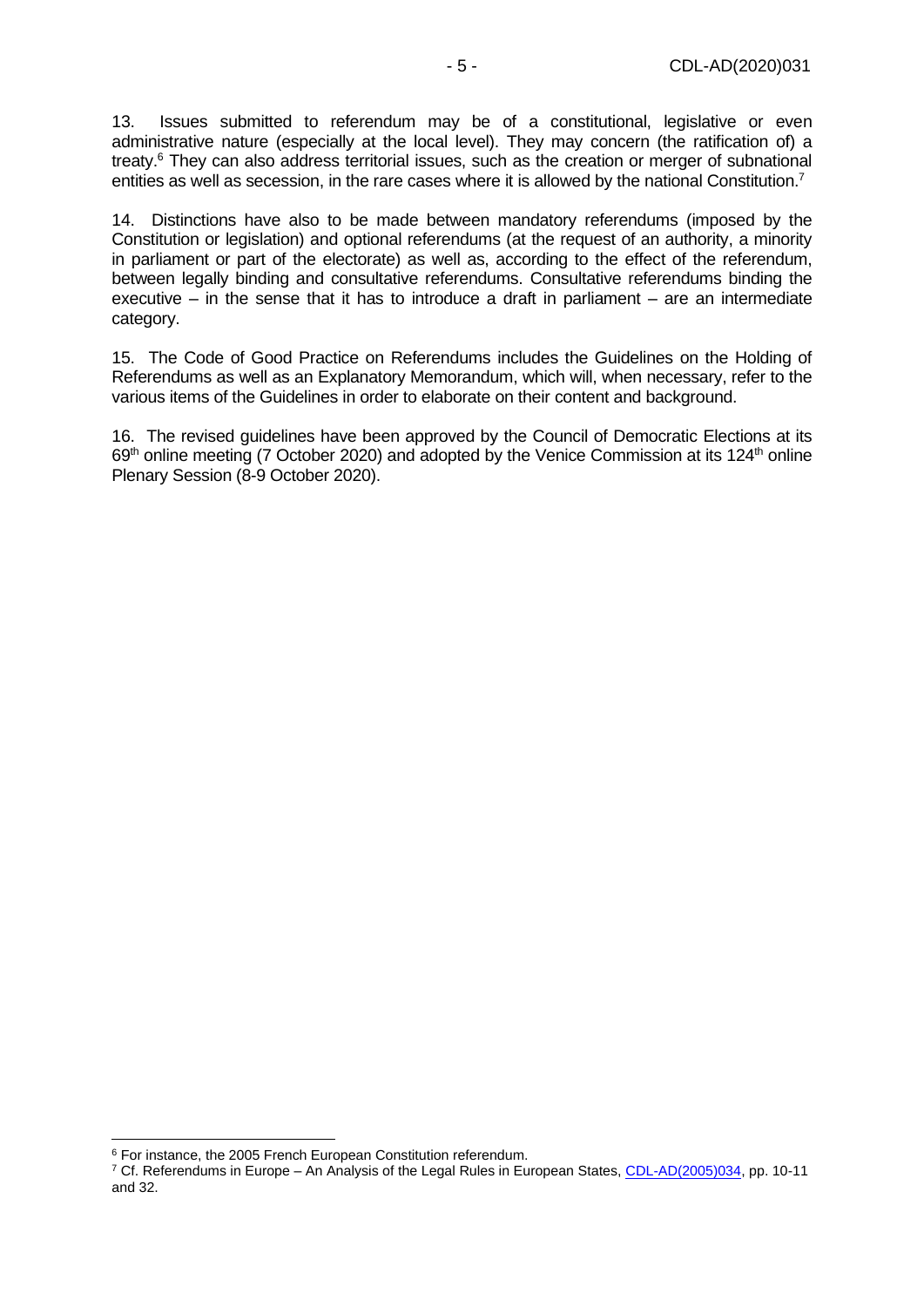# <span id="page-5-0"></span>*GUIDELINES ON THE HOLDING OF REFERENDUMS*

# <span id="page-5-2"></span><span id="page-5-1"></span>**I. Principles of Europe's electoral heritage**

# 1. Universal suffrage

# <span id="page-5-3"></span>1.1. Rule and exceptions

Universal suffrage, in principle, means that all persons have the right to vote. This right may, however, and indeed should, be subject to certain conditions. Such conditions, where the right to vote in referendums is concerned, should not be more onerous than those applying to elections:

# a. Age:

the right to vote must be subject to a minimum age, but must be acquired, at the latest, at the age of majority;

# b. Nationality:

i. a nationality requirement may apply;

ii. however, it would be advisable for foreigners to be allowed to vote in local referendums after a certain period of residence.

c. Residence:

i. a residence requirement may be imposed; residence in this case means habitual residence;

ii. a length of residence requirement may be imposed on citizens solely for local or regional referendums;

iii. the requisite period of residence should be reasonable and, as a rule, should not exceed six months;

iv. the right to vote in referendums should be granted to citizens residing abroad under conditions not more onerous than those applying to elections.

#### d. Deprivation of the right to vote:

Provision may be made for depriving individuals of their right to vote in referendums, but only subject to the following cumulative conditions:

- i. it must be provided for by law;
- ii. the proportionality principle must be observed;
- iii. the deprivation must be based on mental incapacity or a criminal conviction for a serious offence;
- iv. furthermore, the withdrawal of political rights or finding of mental incapacity may only be imposed by express decision of a court of law.

# <span id="page-5-4"></span>1.2. Electoral registers

Fulfilment of the following criteria is essential if electoral registers are to be reliable:

a. electoral registers must be permanent or refer to a register that is constantly updated (population register or register of births, marriages and deaths);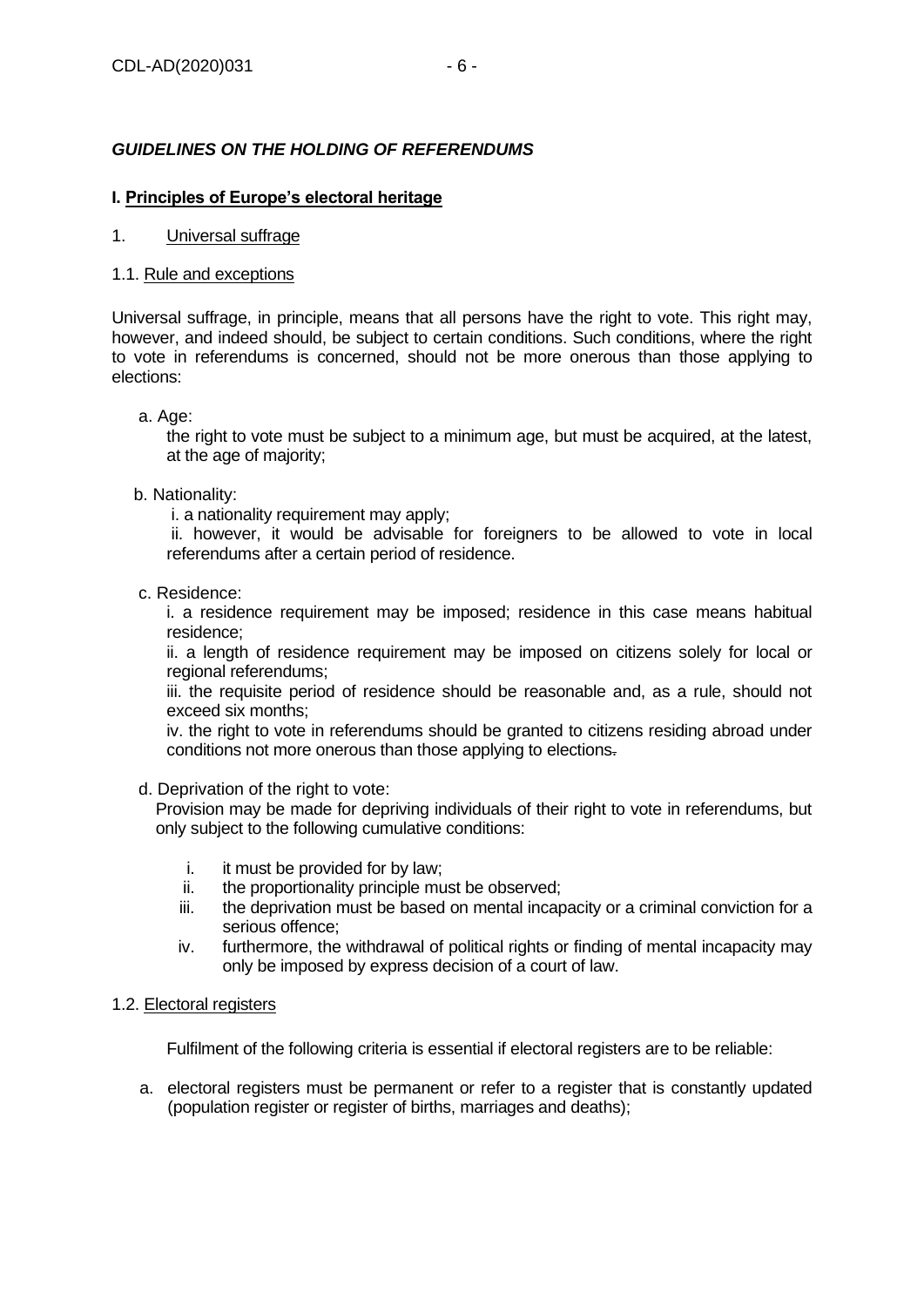- b. there must be regular updates; which have to guarantee that the voters' register is accurate before each referendum. Where voters are not registered automatically, registration must be possible over a relatively long period of time;
- c. electoral registers must be public;
- d. there should be an administrative procedure subject to judicial control or a judicial procedure, allowing for the registration of a voter who was not registered; the registration should not take place as a result of a decision taken by the polling station on election day;
- e. a similar procedure should allow voters to have incorrect inscriptions amended within a reasonable time;
- f. provision may be made for a supplementary register as a means of giving the vote to persons who have moved or reached statutory voting age since the final publication of the register.
- <span id="page-6-0"></span>2. Equal suffrage

# <span id="page-6-1"></span>2.1. Equal voting rights

<span id="page-6-2"></span>Each voter has one vote on each question submitted to referendum.<sup>8</sup>

#### 2.2. Equality of opportunity

- a. Equality of opportunity must be guaranteed for the supporters and opponents of the proposal being voted on. This implies a neutral attitude by administrative authorities, in particular with regard to:
	- i. the referendum campaign;
	- ii. coverage by the media, in particular by the publicly owned media;
	- iii. public funding of campaign and its actors;
	- iv. billposting and advertising;
	- v. the right to demonstrate on public thoroughfares.

b. In public radio and television broadcasts on the referendum campaign, equal access must be ensured to the proposal's supporters and opponents.

- c. Balanced coverage must be guaranteed to the proposal's supporters and opponents in other public mass media broadcasts, especially news broadcasts. Account may be taken of the number of political parties supporting each option or their election results.
- d. Equality must be ensured in terms of public subsidies and other forms of backing. Equality may be guaranteed either by:
	- i. Equal financing of political parties. Equality may be strict or proportional. If it is strict, political parties are treated on an equal footing irrespective of their current parliamentary strength or support among the electorate. If it is proportional, political parties must be treated according to the results achieved in the elections. In any case, both supporters and opponents of the proposal (or alternatives) should have an adequate financing;

<sup>&</sup>lt;sup>8</sup> This is without prejudice to para. I.2.3 on minority issues.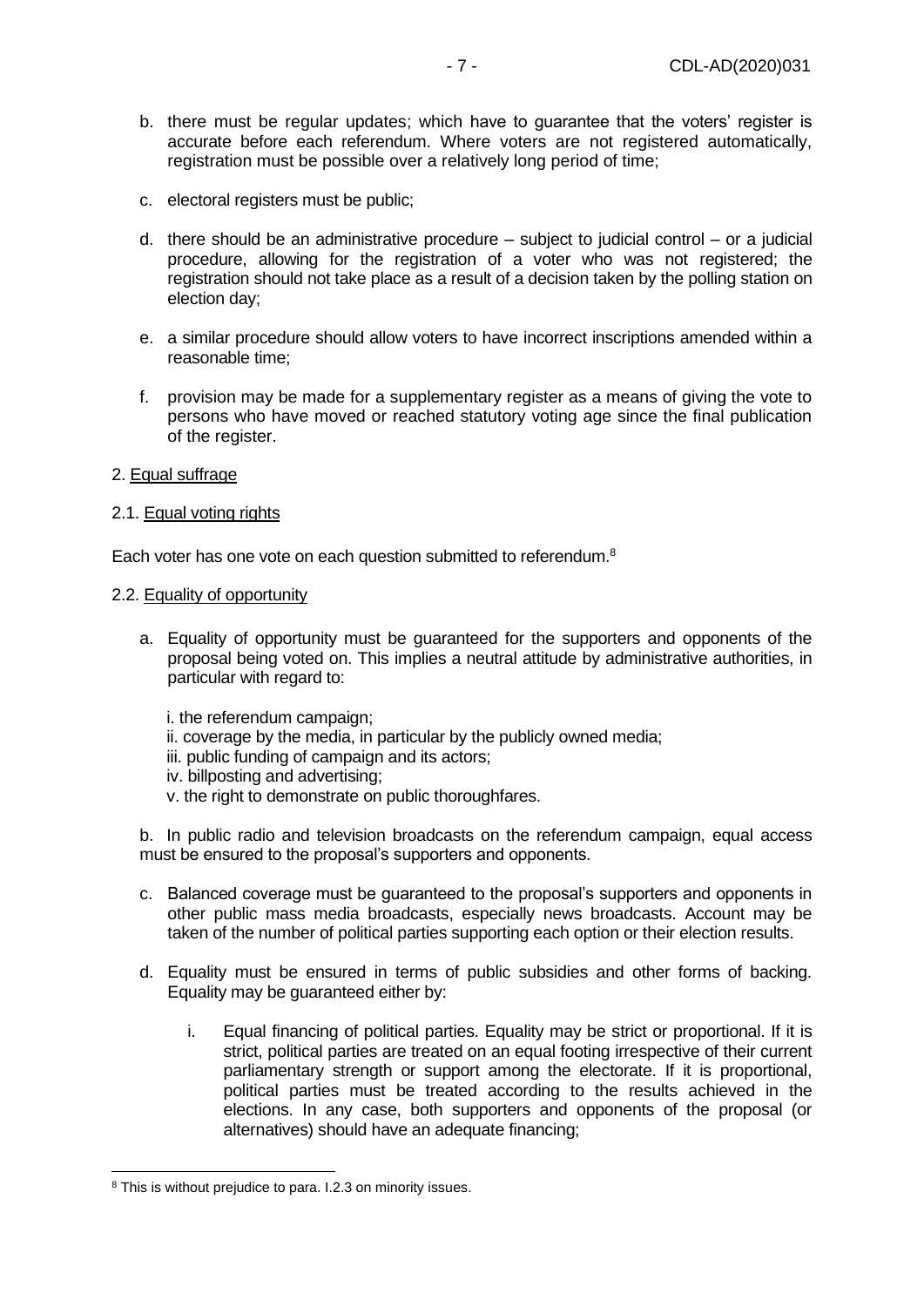- ii. Equal financing of organisations (including political parties) which support any of the alternative answers to the question put to the referendum.
- e. Financial or other conditions for radio and television advertising must be the same for the proposal's supporters and opponents.
- f. In conformity with freedom of expression, legal provision should be made to ensure that there is a minimum access to privately owned audio-visual media, with regard to the referendum campaign and to advertising, for all participants in the referendum.
- g. Political party and referendum campaign funding must be transparent, including in-kind contributions and third-party campaigning. Campaign funding should become public at least prior to the referendum.
- h. The principle of equality of opportunity can, in certain cases, lead to a limitation of spending by political parties and other parties involved in the referendum debate, especially on advertising. It can also lead to a limitation of individual donations as well as of the total amount of all donations.

i. Sanctions must be imposed in the case of breaches of the duty of neutrality as expressed in the previous paragraphs.

# <span id="page-7-0"></span>2.3. Equality and national minorities

a. Rules that provide for different calculation of votes as an exception to the normal votecounting rules in the case of a referendum concerning the situation of national minorities do not, in principle, run counter to equal suffrage. The principle of proportionality must be respected.

b. Voters must not find themselves obliged to reveal their membership of a national minority.

# <span id="page-7-1"></span>3. Free suffrage

- <span id="page-7-2"></span>3.1. Freedom of voters to form an opinion
	- a. Administrative authorities must observe throughout the campaign period their duty of neutrality (see I.2.2.a. above), which is one of the means of ensuring that voters can form an opinion freely.
	- b. The use of public resources by the authorities for campaigning purposes must be prohibited. Political parties and their representatives, including those who are elected representatives or hold a public office, are entitled to take actively part in the campaign. Particular duties of reserve may apply to the persons belonging to the public authority responsible for the organisation or supervision of the referendum.
	- c. The question put to the vote must be clear and comprehensible; it must not be misleading; it must be unbiased, not suggesting an answer; voters must be informed of the effects of the referendum; voters must be able to answer the questions asked solely by yes, no or a blank vote. It is suitable that the questions follow a fixed format. Multipleoption questions can be envisaged (see below III.5.b).
	- d. An impartial body (see II.4.1 below) must exercise prior scrutiny on the clarity of the question.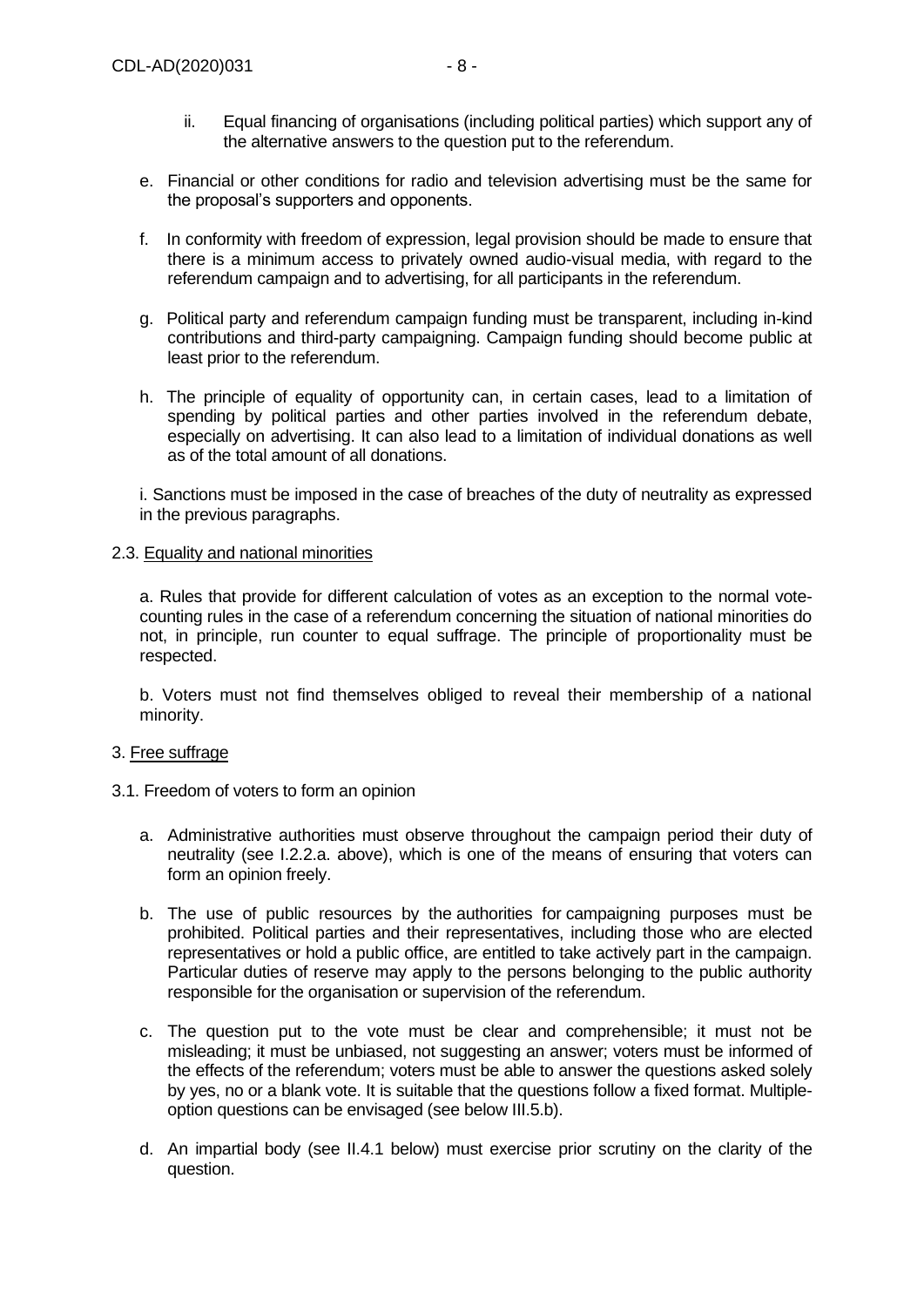- e. An impartial body must provide balanced information. This implies that the text submitted to a referendum and an explanatory report or balanced campaign material from the proposal's supporters and opponents should be made available to electors sufficiently in advance, as follows:
	- i. they must be sent directly to citizens and be received sufficiently far in advance of the vote;
	- ii. the text submitted to referendum and the date of the referendum must be published in the official gazette sufficiently far in advance of the vote;
	- iii. the explanatory report must give a balanced presentation not only of the viewpoint of the executive and legislative authorities or persons sharing their viewpoint, but also of the opposing one.
- f. The above information must be available in all the official languages and in the languages of the national minorities.
- g. Transparency must be ensured, in particular concerning campaign funding. Voters should also be able to identify the origin of campaign messaging. Internet intermediaries should provide access to data on paid political advertising.
- h. Sanctions must be imposed in the case of breaches of the duty of neutrality and of voters' freedom to form an opinion, including breaches of the finance campaign rules and other campaign regulations.

#### <span id="page-8-0"></span>3.2. Freedom of voters to express their wishes and action to combat fraud

#### a. Voting procedure

i. voting procedures must be readily understandable by voters;

ii. voters should always have the possibility of voting in a polling station. Other means of voting are acceptable under the following conditions (iii-vi):

iii. postal voting should be allowed only where the postal service is safe and reliable; the right to vote using postal votes may be confined to people who are in hospital or imprisoned or to persons with reduced mobility or to electors residing abroad; fraud and intimidation must be ruled out;

iv. electronic voting should be in conformity with Committee of Ministers' Recommendation CM/Rec(2017)5 on standards for e-voting. In particular, it should be used only if it is secure, reliable, efficient, technically robust, open to independent verification and easily accessible to voters; the system must be transparent; unless channels of remote electronic voting are universally accessible, they shall be only an additional and optional means of voting;

v. very strict rules must apply to voting by proxy; the number of proxies a single voter may hold must be limited;

vi. mobile ballot boxes should only be allowed under strict conditions that avoid all risks of fraud;

vii. at least two criteria should be used to assess the accuracy of the outcome of the ballot: the number of votes cast and the number of voting slips placed in the ballot box;

viii. voting slips must not be tampered with or marked in any way by polling station officials;

ix. unused and invalid voting slips must never leave the polling station;

x. the presence of observers appointed by the parties or by other groups that have taken a stand on the issue put to the vote must be permitted during voting and counting;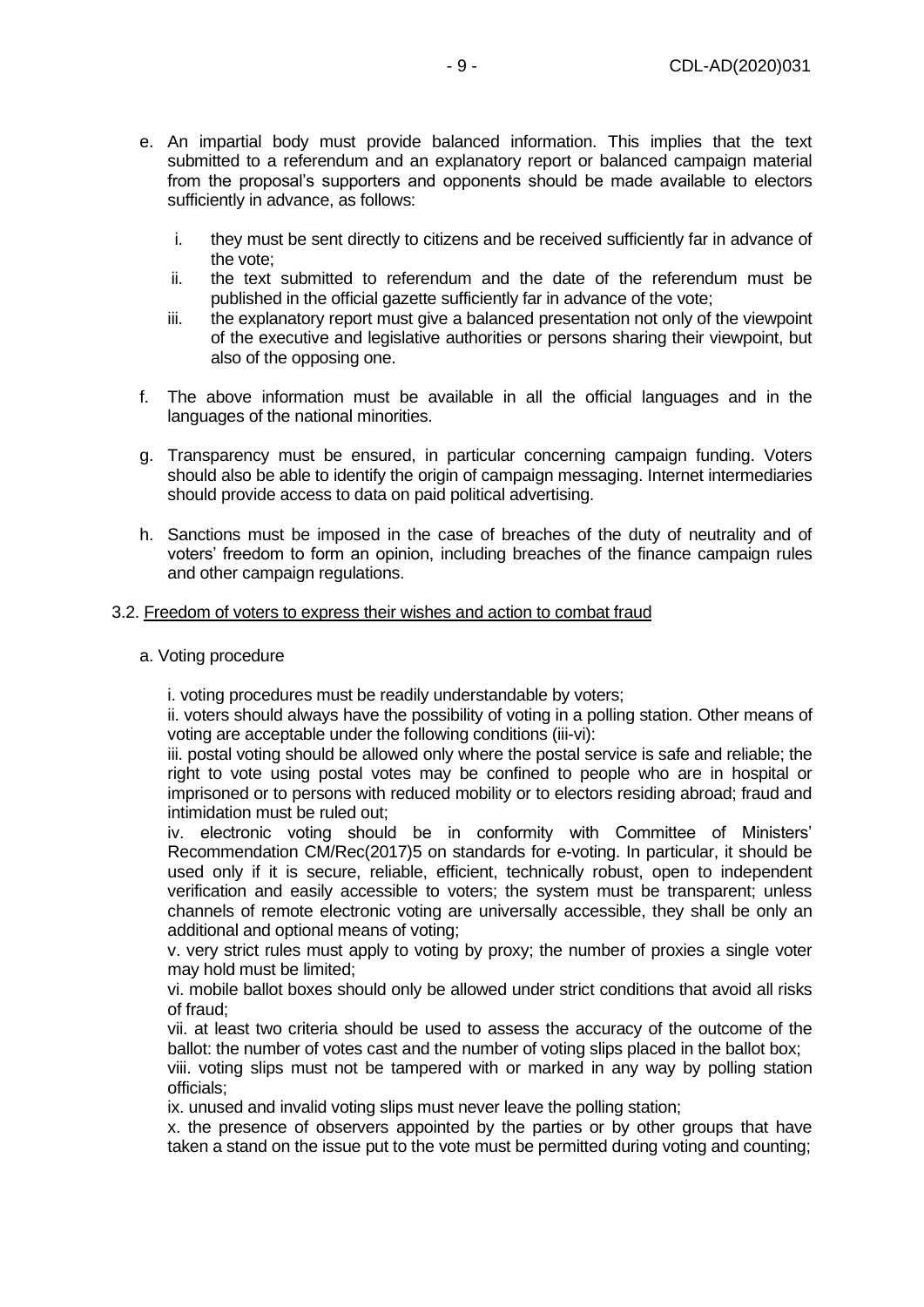xii. counting should preferably take place in polling stations;

xiii. counting must be transparent. Observers, representatives of the proposal's supporters and opponents and the media must be allowed to be present. These persons must also have access to the records;

xiv. results must be transmitted to the higher level in an open manner;

xv. electoral fraud must be punished with effective sanctions.

- b. Freedom of voters to express their wishes also implies:
	- i. That the executive must organise all referendums provided for by the legal order;
	- ii. compliance with the procedural rules; in particular, referendums must be held within the time-limit prescribed by law;
	- iii. the right to accurate establishment of the result by the body responsible for organising the referendum, in a transparent manner, and formal publication in the official gazette.

# <span id="page-9-0"></span>4. Secret suffrage

a. For the voter, secrecy of voting is not only a right, but also a duty. Non-compliance must be punishable by disqualification of any ballot paper whose content is disclosed. Secret suffrage does not restrict the voters' right to express their view outside the polling station.

b. Voting must be individual. Family voting and any other form of control by one voter over the vote of another must be prohibited.

- c. The list of persons actually voting should not be published.<sup>9</sup>
- d. There should be sanctions against the violation of the secret ballot.

# <span id="page-9-1"></span>**II. Conditions for implementing these principles**

#### <span id="page-9-2"></span>1. The rule of law

The use of referendums must comply with the legal system as a whole. In particular, referendums cannot be held if the Constitution or a statute in conformity with the Constitution does not provide for them, for example where the text submitted to a referendum is a matter for parliament's exclusive competence.<sup>10</sup>

#### <span id="page-9-3"></span>2. Respect for fundamental rights

Democratic referendums are not possible without respect for human rights, in particular freedom of expression and of the press, freedom of movement inside the country, freedom of assembly and freedom of association for political purposes, including freedom to set up political parties.<sup>11</sup>

<sup>&</sup>lt;sup>9</sup> On access to the lists of those who have voted, see the Interpretative Declaration to the Code of Good Practice in Electoral Matters on the Publication of Lists of Voters Having Participated in Elections, [CDL-AD\(2016\)028.](https://www.venice.coe.int/webforms/documents/default.aspx?pdffile=CDL-AD(2016)028-e)

<sup>&</sup>lt;sup>10</sup> On the respect of the hierarchy of norms, international law and Council of Europe membership conditions, see below III.1.

<sup>&</sup>lt;sup>11</sup> In particular, street demonstrations to support or oppose the text submitted to a referendum may be subject to notification: Any restrictions imposed on assemblies must have a formal basis in law and be based on one or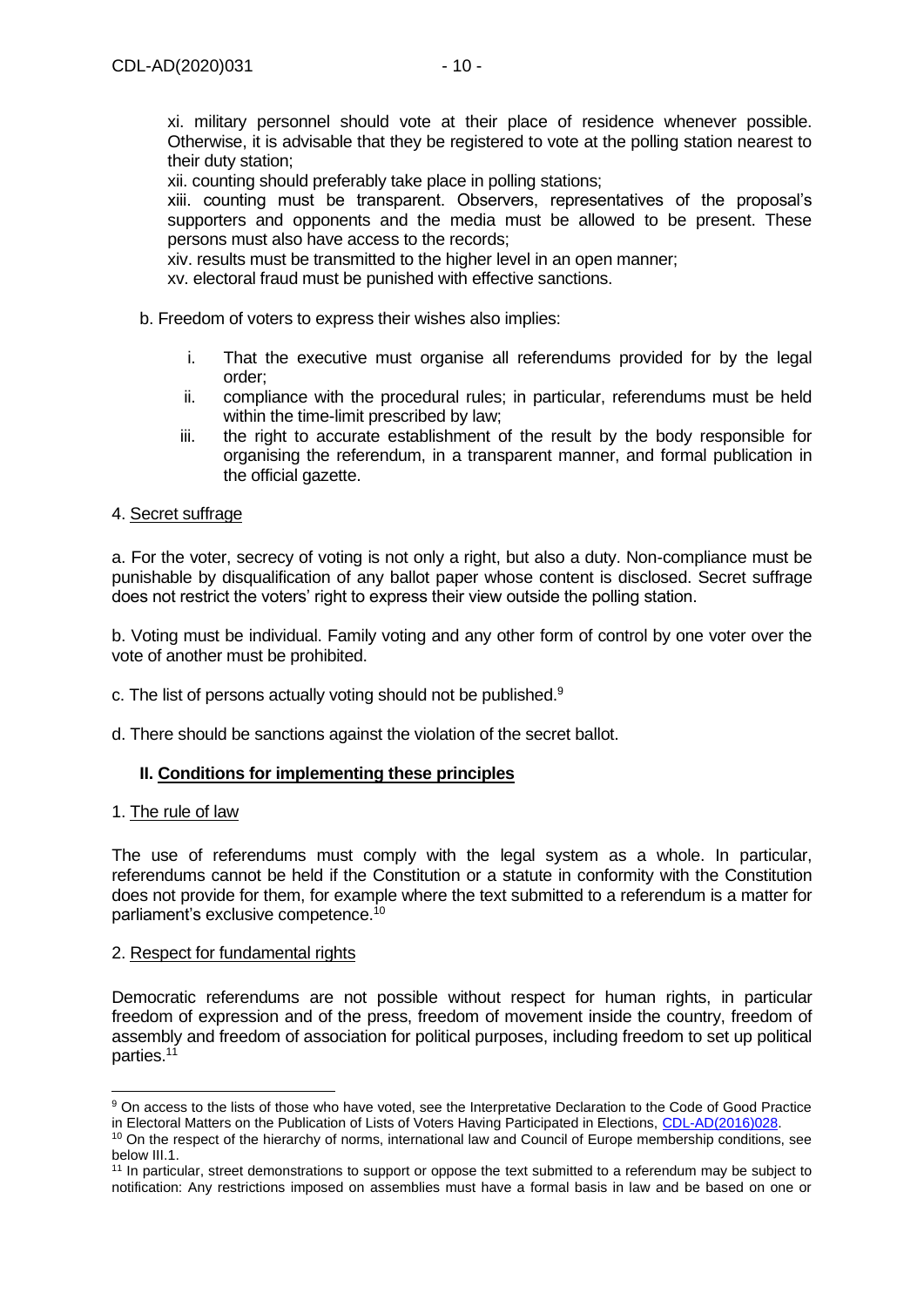# <span id="page-10-0"></span>3. Regulatory levels and stability of referendum law

- a. Apart from rules on technical matters and detail (which may be included in regulations of the executive), rules of referendum law should have at least the rank of a statute and not be adopted *ad hoc* for a specific referendum.
- b. The fundamental aspects of referendum law should not be open to amendments to be applied during the year following their enactment, or should be written in the constitution or at a level superior to ordinary law.
- c. Adoption of legislation on referendums should take place by broad consensus after extensive public consultations with all the stakeholders.
- d. Fundamental rules include, in particular, those concerning: - the composition of electoral commissions or any other body responsible for organising the referendum
	- the franchise and electoral registers;
	- the procedural and substantive validity of the text put to a referendum;<sup>12</sup>
	- the effects of the referendum (with the exception of rules concerning matters of detail);

- the participation of the proposal's supporters and opponents to broadcasts of public media.

- <span id="page-10-1"></span>4. Procedural guarantees
- <span id="page-10-2"></span>4.1. Organisation and supervision of the referendum by an impartial body
	- a. An impartial body must be in charge of organising the referendum. Unless there is a longstanding tradition of administrative authorities' impartiality in electoral matters, independent commissions must be set up at all levels, from the national level to pollingstation level.
	- b. The central commission or another impartial authority should have the following powers:
		- to check the validity of any proposed referendum question and approve its final wording;
		- to provide official information  $-$  including, when voting on a specifically-worded proposal, the legal text submitted to referendum;
		- to make official public statements in real time relating to violations or major infringements of the relevant rules;
		- to supervise the conduct of the campaign, take all necessary measures to ensure that it is properly held;
		- to enforce its decisions and to sanction possible breaches;
		- prior to vote, and in order to avoid having to declare a vote totally invalid, to correct faulty drafting, for example:
			- when the question is obscure, misleading or suggestive;
			- when rules on procedural or substantive validity have been violated; in this event, partial invalidity may be declared if the remaining text is coherent; subdivision may be envisaged to correct a lack of substantive unity.<sup>13</sup>

more of the legitimate grounds prescribed by relevant international and regional human rights instruments. *Note (to be mentioned in the Explanatory Report): see Guidelines on Freedom of Peaceful Assembly (3rd Edition, CDL-AD(2019)017, par. 25ff, 28).*

<sup>12</sup> See sections III.1 and III.2.

<sup>13</sup> See sections III.1 and III.2.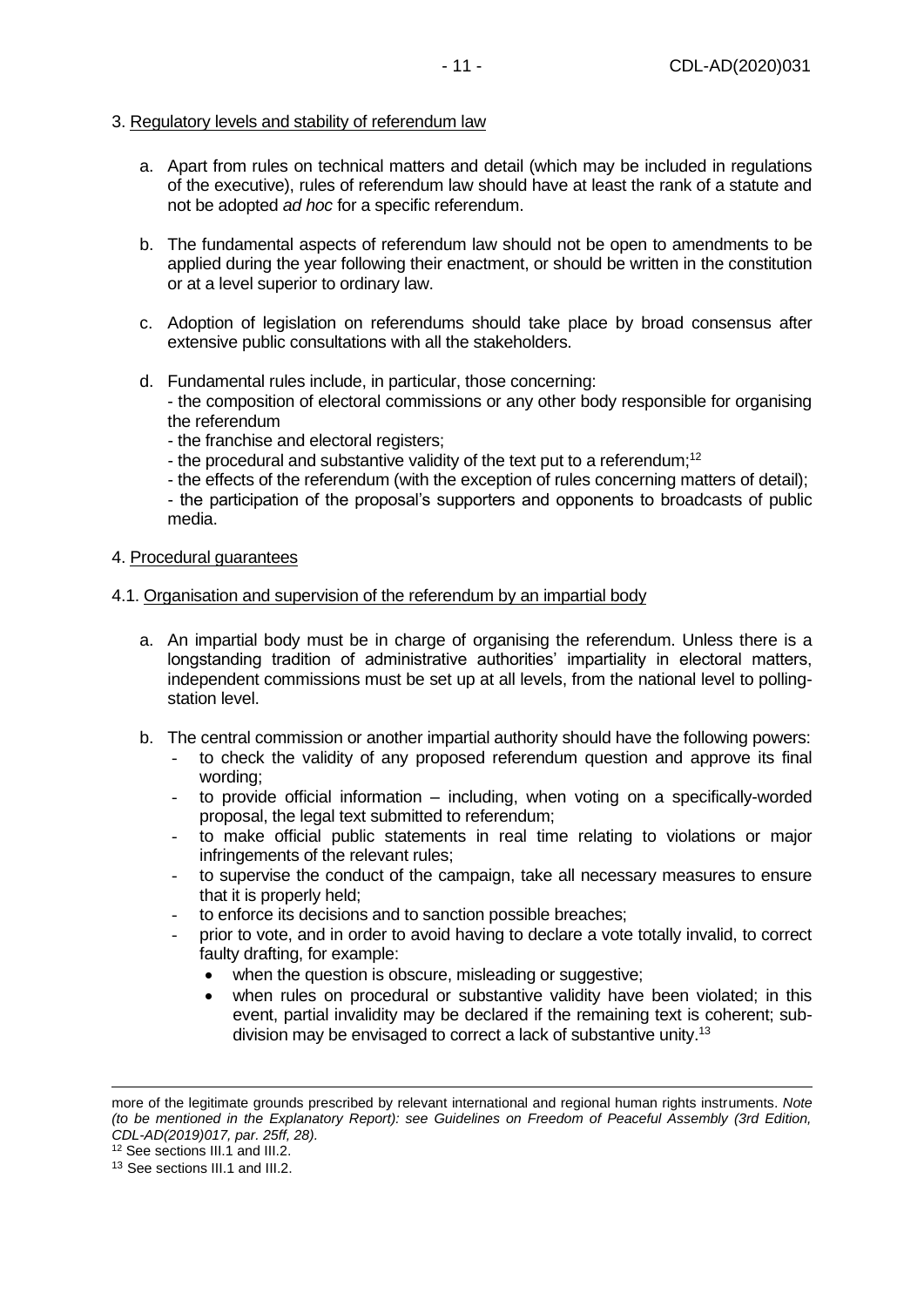- c. In case an impartial body distinct from the central electoral commission is in charge of organising and supervising referendums, it should not imperatively be a permanent body in countries with few referendums, but legislation should define its composition *in abstracto.*
- d. The central commission should include at least one member of the judiciary or other independent legal expert; it may include a representative of the Ministry of the Interior, as well as representatives of national minorities.
- e. Political parties or supporters and opponents of the proposal must be able to observe the work of the impartial body. Membership of supporters and opponents may be limited to lower commissions, which are not permanent. Equality between political parties may be construed strictly or on a proportional basis (see I.2.2.d.).
- f. The bodies appointing members of commissions must not be free to dismiss them at will.
- g. Members of commissions must receive standard training.
- h. It is desirable that commissions take decisions by a qualified majority or by consensus.

#### <span id="page-11-0"></span>4.2. Observation of the referendum

a. Both national and international observers should be given the widest possible opportunity to participate in a referendum observation exercise.

b. Observation must not be confined to election day itself, but must include the assessment of the question put to the referendum, the referendum campaign and, where appropriate, the voter registration period and the signature collection period. It must make it possible to determine whether irregularities occurred before, during or after the vote. It must always be possible during vote counting.

c. Observers should be able to go everywhere operations connected with the referendum are taking place (for example, vote counting and verification). The places where observers are not entitled to be present should be clearly specified by law, and the reasons for such exclusion should be clearly stated.

d. Observation should cover respect by the authorities of their duty of neutrality.

#### <span id="page-11-1"></span>4.3. An effective system of appeal

- a. The appeal body in referendum matters should be impartial and independent, endowed with the necessary powers of cognition and decision to afford an effective remedy, established by law and bound to apply the law, with limited discretion. A final appeal to a court of law is the preferred option in most Council of Europe member states
- b. The procedure must be simple and devoid of formalism, notably for the admissibility of appeals.
- c. The appeal procedure and, in particular, the powers and responsibilities of the various bodies should be clearly regulated by law, so as to avoid conflicts of jurisdiction (whether positive or negative). The law must specifically designate the competent body in each case.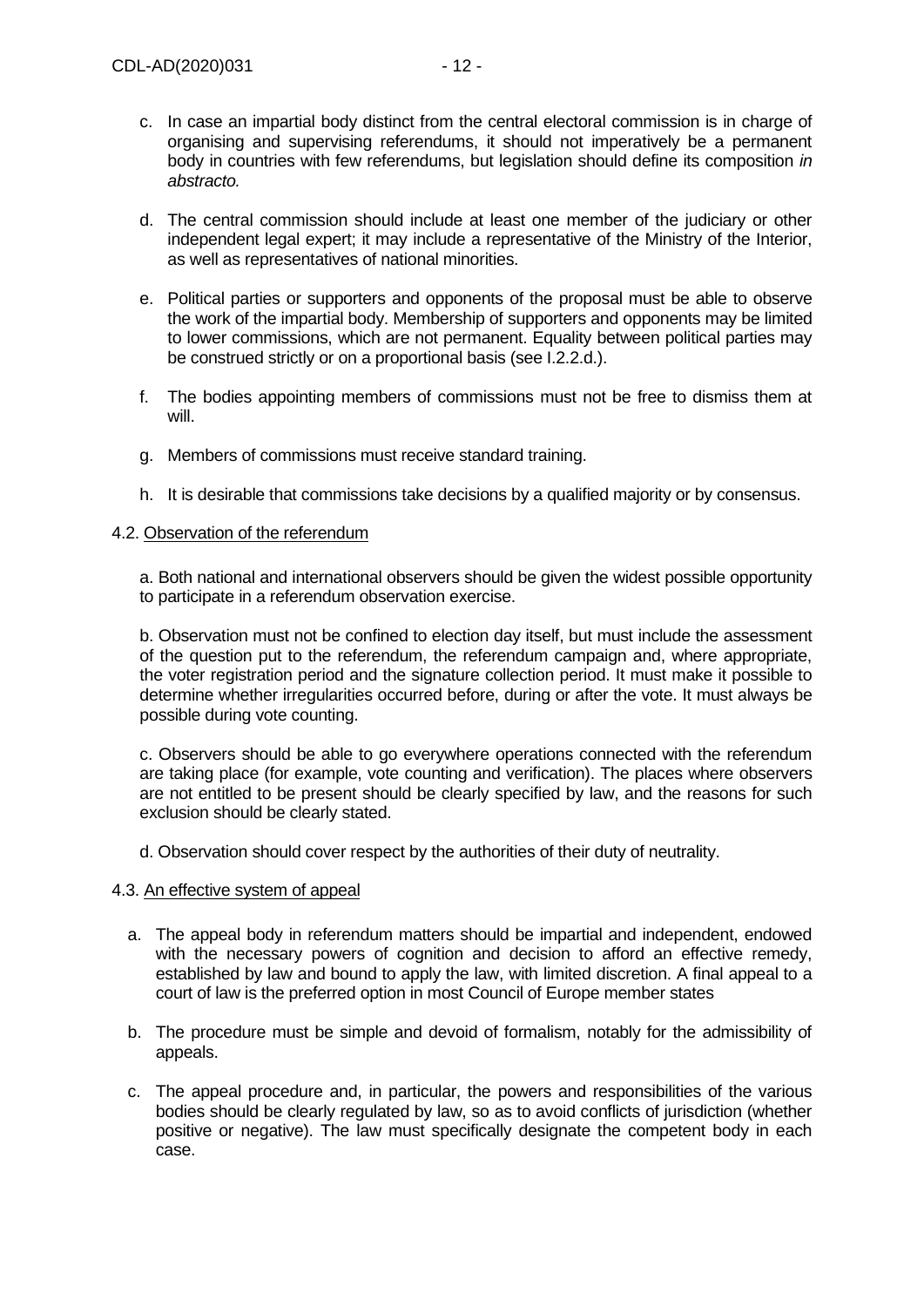- d. The appeal body must be competent to deal with the sphere covered by these guidelines, in particular with:
	- the franchise and electoral registers:
	- the completion of popular initiatives and requests for referendums from a section of the electorate;
	- the procedural and, where applicable, substantive validity of texts submitted to a referendum: the review of the validity of texts should take place before the vote; domestic law determines whether such review is obligatory or optional;
	- campaign financing issues;
	- respect for free suffrage:
	- the results of the ballot.
- e. The appeal body must have authority to annul the referendum where irregularities may have affected the outcome. It must be possible to annul the entire referendum or merely the results for one polling station or constituency. In the event of annulment of the global result, a new referendum must be called.
- f. All voters must be entitled to appeal. A reasonable quorum may be imposed for appeals by voters against the results of a referendum.
- g. Time-limits for lodging and deciding appeals must be short.
- h. The applicant's right to a hearing involving both parties must be protected.
- i. Where the appeal body is a higher electoral commission, it must be able *ex officio* to rectify or set aside decisions taken by lower electoral commissions.

# <span id="page-12-0"></span>4.4. Funding

- a. The general rules on the funding of political parties and electoral campaigns must be applied to both public and private funding, including the rules on transparency and limitation of spending and individual donations (see above I.2.2.g-h).
- b. An impartial body should control campaign financing.
- c. The use of public funds by the authorities for campaigning purposes must be prohibited.<sup>14</sup>

# <span id="page-12-1"></span>**III. Specific rules**

# <span id="page-12-2"></span>1. The substantive validity of texts submitted to a referendum

Texts submitted to a referendum must comply with all superior law (principle of the hierarchy of norms).

They must not be contrary to international law, to the Council of Europe's statutory principles (democracy, human rights and the rule of law) or to Council of Europe membership conditions. States may add further limitations.

Texts that contradict the requirements mentioned under III.2 and III.3 may not be put to the popular vote.

<sup>14</sup> See point I.3.1.b. above.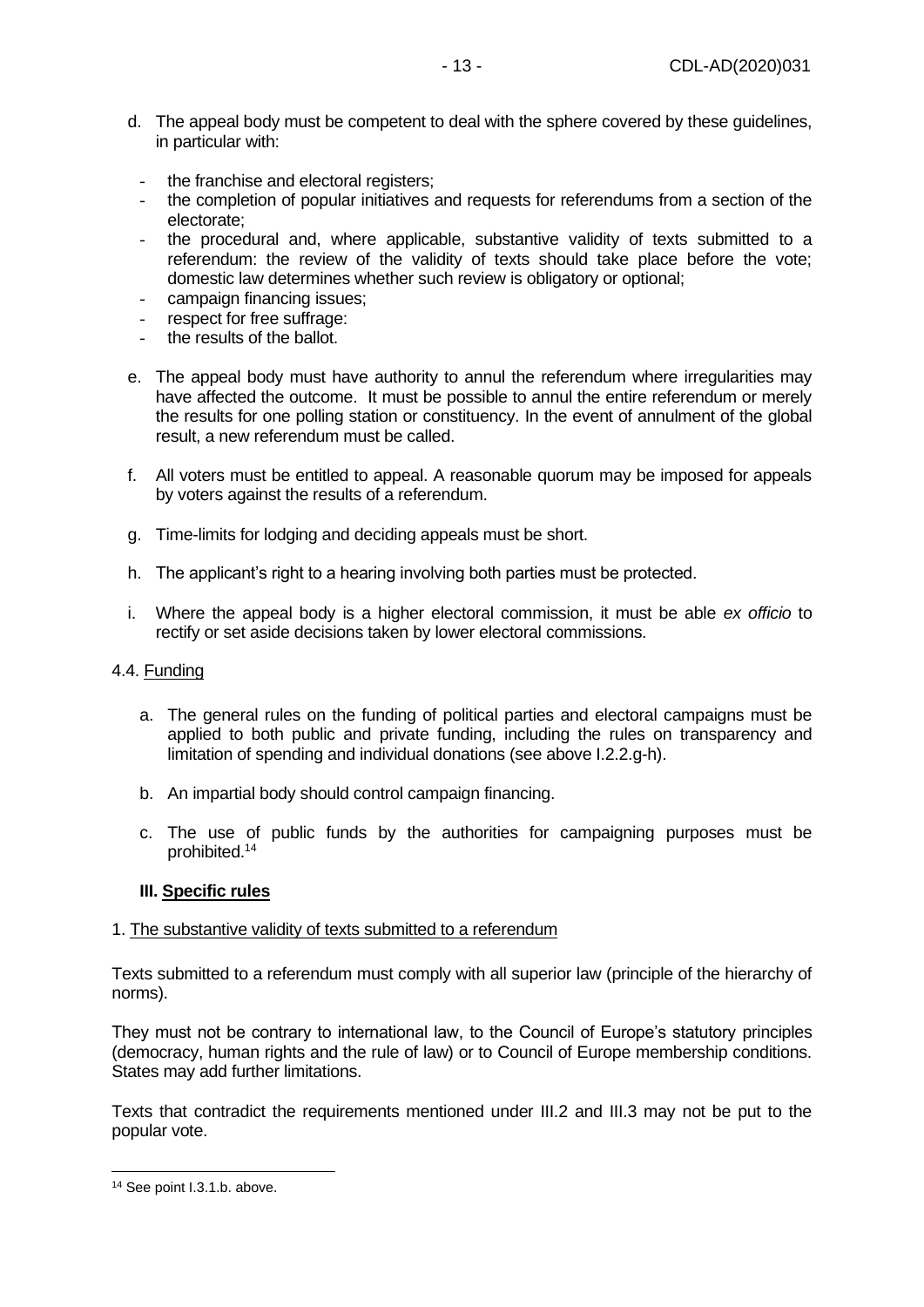# <span id="page-13-0"></span>2. The procedural validity of texts submitted to a referendum

Questions submitted to a referendum must respect:

- unity of form: the same question must not combine a specifically-worded draft amendment with a generally-worded proposal or a question of principle;

- unity of content: except in the case of total revision of a text (constitution, law), there must be an intrinsic connection between the various parts of each question put to the vote, in order to guarantee the free suffrage of the voter, who must not be called to accept or refuse as a whole, provisions without an intrinsic link; the revision of several chapters of a text at the same time is equivalent to a total revision;

- unity of hierarchical level: the same question must not simultaneously apply to legislation of different hierarchical levels.

# <span id="page-13-1"></span>3. Specific rules applicable to referendums held at the request of a section of the electorate and to popular initiatives

- a. Everyone enjoying electoral rights is entitled to sign a popular initiative or request for a referendum.
- b. The time-limit for collecting signatures (particularly the day on which the time-limit starts to run and the last day of the time-limit) must be clearly specified, as well as the number of signatures to be collected.
- c. It is advisable to require a number of signatures which is sufficiently high to ensure that only questions which are of interest to a substantial part of the electorate will be put to referendum, thereby safeguarding the character of the referendum as complementary to representative democracy. On the other hand, the requirement of a sufficient number of proponents of a referendum should not be so high as to make the possibility of a referendum merely theoretical. Furthermore, this number should be proportional to the number of registered voters.
- d. Everyone enjoying electoral rights must be entitled to collect signatures. This right may be extended to other categories of people.
- e. If authorisation is required in order to gather signatures for popular initiatives or requests for a referendum on public thoroughfares, such authorisation may be refused only in specific cases provided for by law, on the basis of overriding public interest for public safety and in accordance with the principle of equality.
- f. Payment from private sources for the collection of signatures for popular initiatives and requests for referendums should, as a rule, be prohibited. If permitted, it must be regulated, with regard to both the total amount allocated and the amount paid to each person.
- g. Signatures must be checked, until it has been established beyond doubt that the number of valid signatures required by law has been collected or there are no more signatures to check.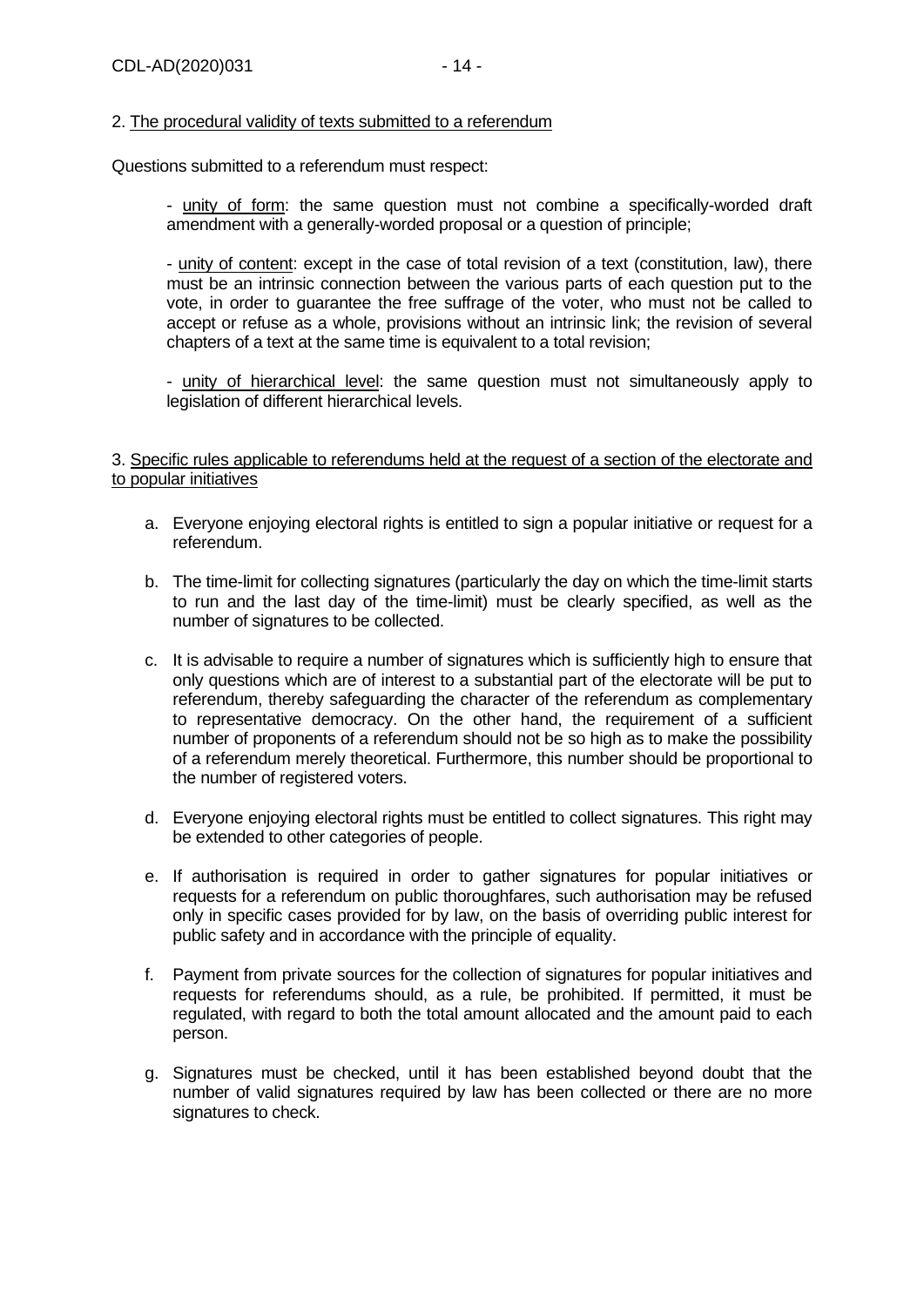# <span id="page-14-0"></span>4. Parallelism in procedures and rules governing the referendum

- a. When the referendum is legally binding:
	- i. For a certain period of time, a text that has been rejected in a referendum may not be adopted by a procedure without referendum.
	- ii. During the same period of time, a provision that has been accepted in a referendum may not be revised by another method.
	- iii. It is acceptable to exclude any new request for referendum on the same issue during this period.
	- iv. The above does not apply in the case of a referendum on partial revision of a text, where the previous referendum concerned a total revision.
	- v. The revision of a rule of superior law that is contrary to the popular vote is not legally unacceptable but should be avoided during the above-mentioned period.

b. When a text is adopted by referendum at the request of a section of the electorate, it should be possible to organise a further referendum on the same issue at the request of a section of the electorate, after the expiry, where applicable, of a reasonable period of time.

c. When a text is adopted by referendum at the request of an authority other than parliament, it should be possible to revise it either by parliamentary means or by referendum, at the request of parliament or a section of the electorate, after the expiry, where applicable, of the same period of time.

d. It is advisable for constitutional rules relating to referendums to be put to a referendum, compulsorily or at the request of a section of the electorate.

- <span id="page-14-1"></span>5. Voting modalities:
	- a. Most questions submitted to referendum will preferably allow replies only by yes, no or a blank vote (binary question).
	- b. A vote on two or more alternatives is, however, not excluded (multi-option referendum). For example:
		- i. Parliament may be entitled to put forward a counter-proposal to a popular initiative, which will be put to the popular vote at the same time.
		- ii. Two or more alternatives may be proposed.

#### In these cases:

- i. the voting system should ensure that a text is accepted only if it obtains an absolute majority;
- ii. if binary questions on each proposal are possible, it should be possible to vote "yes" or "no" to each of them;
- iii. if several options are submitted to the vote simultaneously; voting for the *status quo* should be possible.

If more than one option obtains a majority,

- i. the one with more votes could be applied, or
- ii. a subsidiary question could be asked as to which one is to be applied, or
- iii. (a) run-off(s) could be organised, or
- iv. preferential (alternative) vote could be applied.